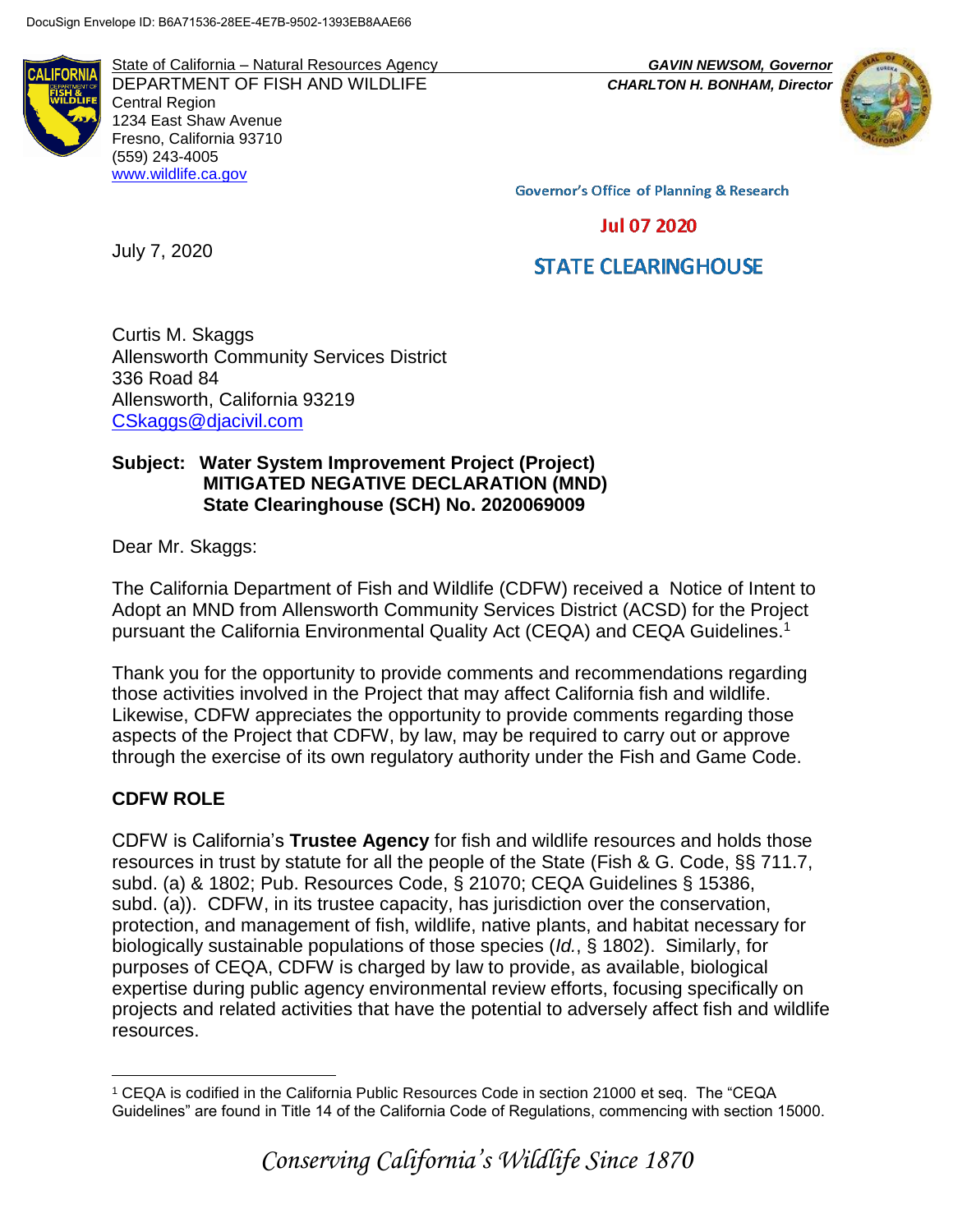CDFW is also submitting comments as a **Responsible Agency** under CEQA (Pub. Resources Code, § 21069; CEQA Guidelines, § 15381). CDFW expects that it may need to exercise regulatory authority as provided by the Fish and Game Code. To the extent that implementation of the Project as proposed may result in "take" as defined by State law of any species protected under the California Endangered Species Act (CESA) (Fish & G. Code, § 2050 et seq.), related authorization as provided by the Fish and Game Code will be required.

CDFW has jurisdiction over fully protected species of birds, mammals, amphibians and reptiles, and fish, pursuant to Fish and Game Code sections 3511, 4700, 5050, and 5515. Take of any fully protected species is prohibited and CDFW cannot authorize their incidental take. However, CDFW may authorize, pursuant to Fish and Game Code section 2081.12, by permit, the take or possession of the State fully-protected bluntnosed leopard lizard (*Gambelia sila*) resulting from impacts attributable to or otherwise related to the Project.

## **PROJECT DESCRIPTION SUMMARY**

#### **Proponent:** ACSD.

**Project Description:** The Project includes the drilling, constructing, and development of a water supply well; the equipping of this well with a pump, motor, discharge piping, and electrical; connection of the well to the existing well lateral with 6-inch underground PVC piping; the construction of a 20.5 million gallon AWWA D100 welded steel storage tank and booster pumping station; and the associated underground PVC piping to connect the tank inlet and the booster pumping station to the existing water distribution system.

**Location:** The well site is located in Section 13 of Township 24 South, Range 24 East, M.D.B.&M. The 0.5-acre property is Assessor's Parcel Number 333-252-020 in Tulare County. The tank site is located in Section 9 of Township 24 South, Range 24 East, M.D.B.&M. The 1-acre property is located at 3300 Road 84, #A in the community of Allensworth in Tulare County.

#### **Timeframe:** Unspecified

# **COMMENTS AND RECOMMENDATIONS**

CDFW offers the comments and recommendations below to assist ACSD in adequately identifying and/or mitigating the Project's significant, or potentially significant, direct and indirect impacts on fish and wildlife (biological) resources. Editorial comments or other suggestions may also be included to improve the CEQA document.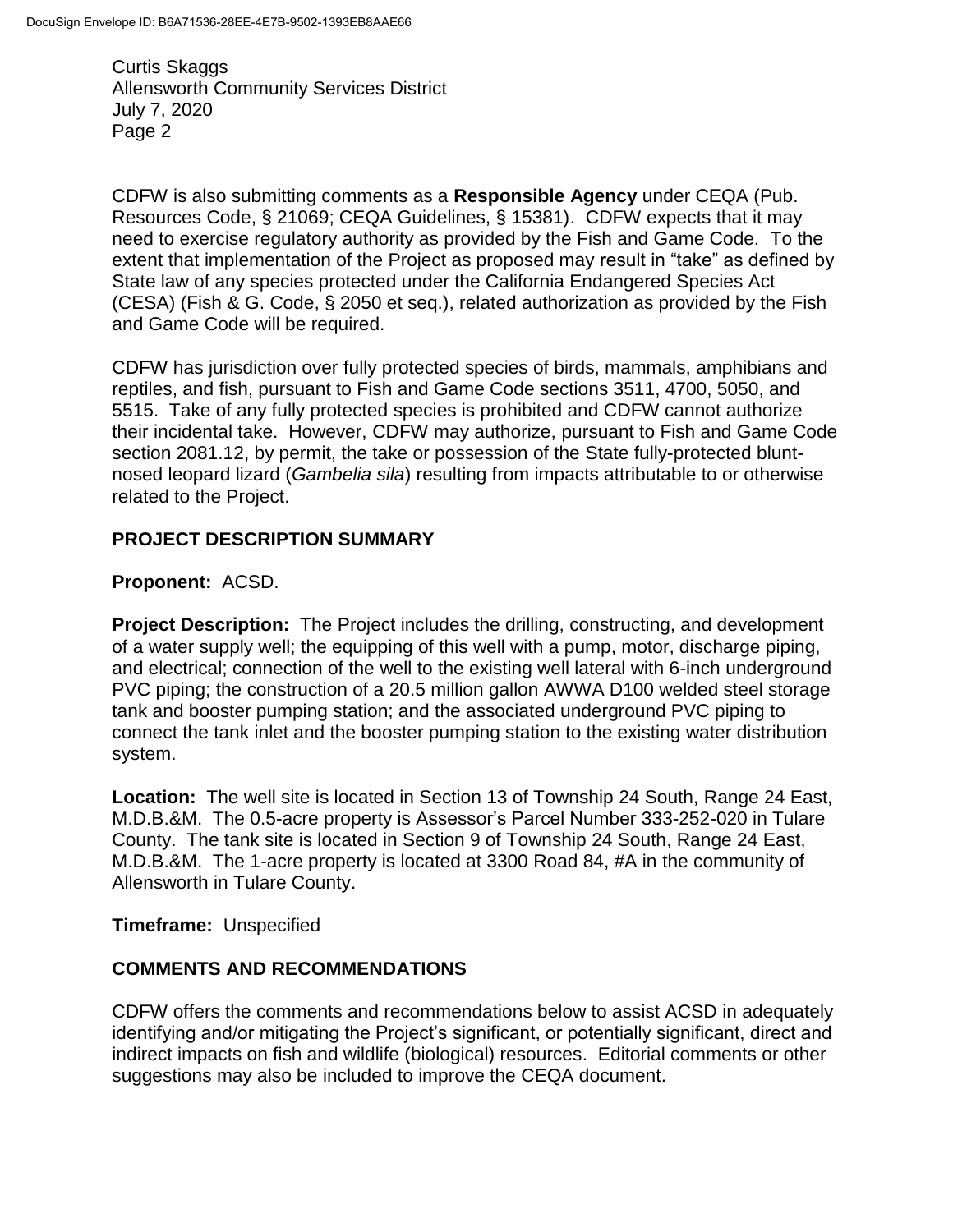The MND prepared for the Project indicates that the Project area has the potential to support several sensitive biological resources. The Project therefore has the potential to impact these resources. CDFW recognizes that the MND outlines mitigation measures to reduce impacts to biological resources; however, CDFW is concerned that, as currently drafted, these measures may not be adequate to reduce impacts to a level that is less than significant. CDFW is concerned regarding adequacy of mitigation (*Vulpes macrotis mutica*); the State and federally endangered Tipton kangaroo rat (*Dipodomys nitratoides nitratoides*); the State and federally endangered and State fully protected blunt-nosed leopard lizard (*Gambelia sila*); the State threatened Swainson's hawk (*Buteo swainsoni*); the State and federally endangered and California Rare Plant Rank (CRPR) 1B.1 California jewelflower (*Caulanthus californicus*); the State and federally endangered and CRPR 1B.1 Kern mallow (*Eremalche parryi* ssp. *kernensis*); the federally endangered and CRPR 1B.2 San Joaquin woollythreads (*Monolopia congdonii*); the CRPR 1B.2 recurved larkspur (*Delphinium recurvatum*), alkali mariposalily (*Calochortus striatus*), bitterscale (*Atriplex depressa*), and heartscale (*Atriplex cordulata* var. *erecticaulis*); the State species of special concern American badger (*Taxidea taxus*), Tulare grasshopper mouse (*Onychomys torridus tularensis*), burrowing owl (*Athene cunicularia*), loggerhead shrike (*Lanius ludovicianus*), San Joaquin coachwhip (*Masticophis flagellum ruddocki*), western spadefoot (*Spea hammondi*), and coast horned lizard (*Phrynosoma blainvillii*); and the CDFW watch list California horned lark (*Eremophila alpestris actia*).

The CDFW Allensworth Ecological Reserve is located in the immediate vicinity of the Project's well site. Allensworth Ecological Reserve is owned and managed by CDFW for the preservation and protection of remnant Valley sink scrub habitat and associated special-status species, including those species listed above. Vegetation communities and habitats observed in the Project vicinity during reconnaissance surveys for the Project include Valley sink scrub, non-native annual grassland, irrigated row crops, vineyards, orchards and field crops, ruderal disturbed areas, and barren unvegetated areas including dirt roads.

Please note that the California Natural Diversity Data Base (CNDDB) is populated by and records voluntary submissions of species detections. As a result, species may be present in locations not depicted in the CNDDB but where there is suitable habitat and features capable of supporting species. Therefore, a lack of an occurrence record in the CNDDB is not tantamount to a negative species finding. In order to adequately assess any potential Project related impacts to biological resources, surveys conducted by a qualified wildlife biologist or botanist during the appropriate survey period(s) and using the appropriate protocol survey methodology are warranted in order to determine whether or not any special-status species are present at or near the Project area.

CDFW recommends that the following modifications and/or edits be incorporated into the MND.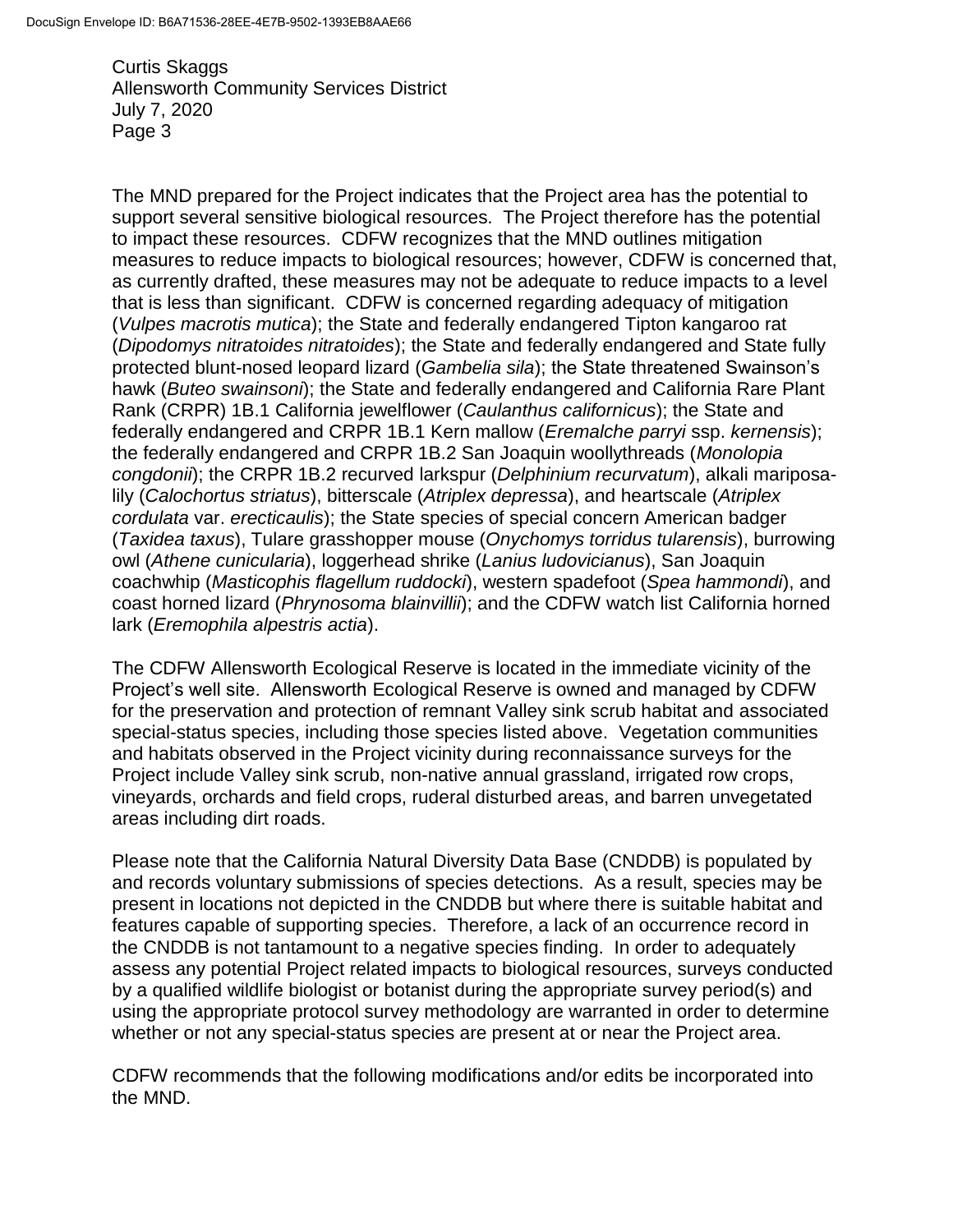#### **I. Mitigation Measure or Alternative and Related Impact Shortcoming**

**Would the Project have a substantial adverse effect, either directly or through habitat modifications, on any species identified as a candidate, sensitive, or special-status species in local or regional plans, policies, or regulations, or by CDFW or the United States Fish and Wildlife Service (USFWS)?**

## **COMMENT 1: San Joaquin Kit Fox (SJKF)**

**Issue**: SJKF occurrences have been documented within the Project area (CDFW 2020). The MND acknowledges the potential to temporarily disturb and permanently alter suitable habitat for special status species including SJKF, and directly impact individuals if present during construction activities.

SJKF den in rights-of-way, agricultural and fallow/ruderal habitat, dry stream channels, and canal levees, etc., and populations can fluctuate over time. SJKF are also capable of occupying urban environments (Cypher and Frost 1999). SJKF may be attracted to project areas due to the type and level of ground-disturbing activities and the loose, friable soils resulting from intensive ground disturbance. SJKF will forage in fallow and agricultural fields and utilize streams and canals as dispersal corridors. As a result, there is potential for SJKF to occupy all suitable habitat within the Project boundary and surrounding area.

**Issue**: The MND acknowledges the potential for SJKF occupancy of the Project site. Mitigation Measure 1 of the MND has six bulleted measures for SJKF as conditions of Project approval; however, as currently drafted, take authorization from CDFW, in the event of SJKF occupancy of the Project area, is not included as a condition of Project approval.

**Specific impact:** Without appropriate avoidance and minimization measures for SJKF, potential significant impacts associated with construction include habitat loss, den collapse, inadvertent entrapment, reduced reproductive success, reduction in health and vigor of young, and direct mortality of individuals.

**Evidence impact is potentially significant:** Habitat loss resulting from land conversion to agricultural, urban, and industrial development is the primary threat to SJKF (Cypher et al. 2013). Tulare and Kern Counties support relatively large areas of high suitability habitat and one of the largest remaining populations of SJKF (Cypher et al. 2013). The Project area is within and bordered by this remaining highly suitable habitat, which is otherwise intensively managed for agriculture. Therefore, subsequent ground-disturbing activities have the potential to significantly impact local SJKF populations.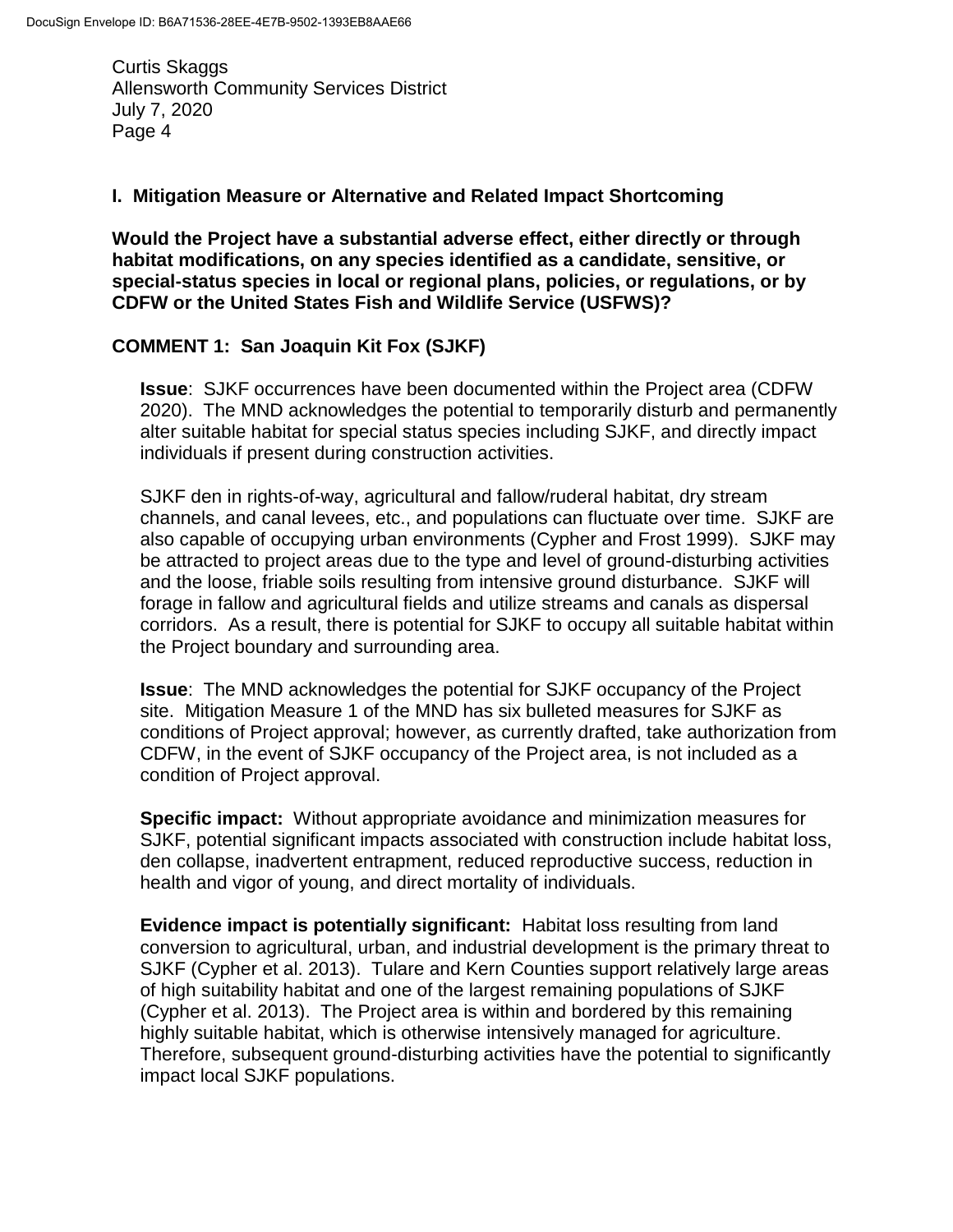## **Recommended Potentially Feasible Mitigation Measure(s)**

To evaluate potential impacts to SJKF associated with subsequent land conversion, ground disturbance and construction, CDFW recommends conducting the following evaluation of project areas and implementing the following mitigation measures.

### **Recommended Mitigation Measure 1: SJKF Surveys and Avoidance**

CDFW recommends assessing presence or absence of SJKF by having qualified biologists conducting surveys of Project areas and a 500-foot buffer of Project areas to detect SJKF and their sign. CDFW also recommends following the United States Fish and Wildlife Service (USFWS 2011) "Standardized recommendations for protection of the San Joaquin kit fox prior to or during ground disturbance". Including no-disturbance buffers around known or potential dens, and consultation to adequately avoid natal dens.

## **Recommended Mitigation Measure 2: SJKF Take Authorization**

SJKF detection warrants consultation with CDFW to discuss how to avoid take, or if avoidance is not feasible, to acquire an Incidental Take Permit (ITP) prior to grounddisturbing activities, pursuant to Fish and Game Code section 2081 subdivision (b).

# **COMMENT 2: Blunt-nosed Leopard Lizard (BNLL)**

**Issue:** The MND acknowledges that BNLL was observed in suitable habitat within and adjacent to the Project's well site boundary during protocol surveys. BNLL occurrences are also previously documented within the Project well site area (CDFW 2020a). Suitable BNLL habitat in the Project area includes areas of grassland and upland scrub that contain requisite habitat elements, such as small mammal burrows. BNLL also use open space patches between suitable habitats, including disturbed sites, unpaved access roadways, and canals.

**Specific impact:** Without appropriate avoidance and minimization measures for BNLL, potentially significant impacts associated with ground-disturbing activities include habitat loss, burrow collapse, reduced reproductive success, reduced health and vigor of eggs and/or young, and direct mortality.

**Evidence impact is potentially significant:** Habitat loss resulting from agricultural, urban, and industrial development is the primary threat to BNLL (ESRP 2020a). The range for BNLL now consists of scattered parcels of undeveloped land within the valley floor and the foothills of the Coast Range (USFWS 1998). Some undeveloped areas with suitable BNLL habitat occur within the Project and surrounding area; therefore, ground disturbance and conversion of suitable habitat has the potential to significantly impact local BNLL populations.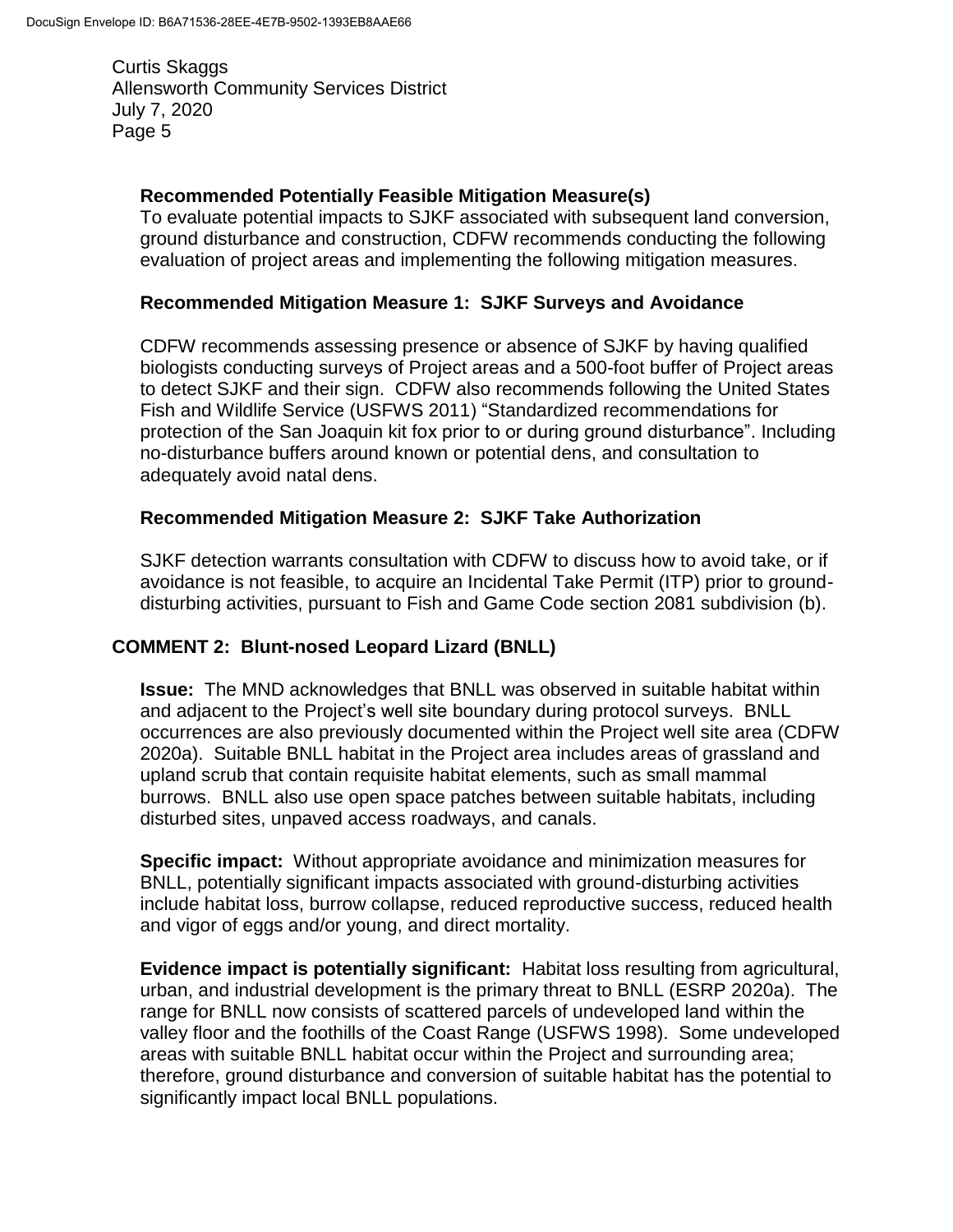## **Recommended Potentially Feasible Mitigation Measure(s)**

To evaluate potential impacts to BNLL associated with subsequent land conversion, ground disturbance and construction, CDFW recommends conducting the following evaluation of Project areas and implementing the following mitigation measures.

#### **Recommended Mitigation Measure 3: BNLL Take Authorization**

BNLL were observed within the Project well site and surrounding area during protocol-level surveys. Consultation with CDFW is therefore warranted, to discuss how to avoid take of the species or, if avoidance is not feasible, to acquire take authorization prior to ground-disturbing activities pursuant to Fish and Game Code section 2081.12.

## **COMMENT 3: Tipton Kangaroo Rat (TKR)**

**Issue:** The MND and Biological Reconnaissance Survey Results (Biological Results) prepared May 2020 by Laurendine Biological Consulting, LLC acknowledge that TKR have been documented to occur within areas of suitable habitat within and adjacent to the Project (CDFW 2020a). The MND and Biological Results state that although limited in their distribution, many of the small mammal burrows observed exhibited characteristics of kangaroo rat (*Dipodomys* sp.). In addition, typical signs of kangaroo rat species presence were observed, including tail drags, footprints, dust baths, and scat. Previous trapping efforts for small mammals did not capture any TKR. Despite the presence of active kangaroo rat species sign, Appendix E of the Biological Results states that TKR are absent because small mammal trapping did not capture this species.

Mitigation Measure 3 of the MND specifies that TKR burrow avoidance will reduce impact to a less than significant level through an Avoidance Plan and ITP being pursued the Project. The Proposed Avoidance Plan provided in the MND (Appendix H of the Biological Reconnaissance Survey Results) is specific to the activities associated with prior test well drilling that have already been completed, and are not specific to the current Project's additional activities.

**Specific impact:** Without appropriate avoidance and minimization measures for TKR, potential significant impacts include loss of habitat, burrow collapse, inadvertent entrapment of individuals, reduced reproductive success such as reduced health or vigor of young, and direct mortality of individuals.

**Evidence impact is potentially significant:** Habitat loss resulting from agricultural, urban, and industrial development is the primary threat to TKR. Very little suitable habitat for this species remains along the western floor of the San Joaquin Valley (ESRP 2020b). Areas of suitable habitat within the Project represent some of the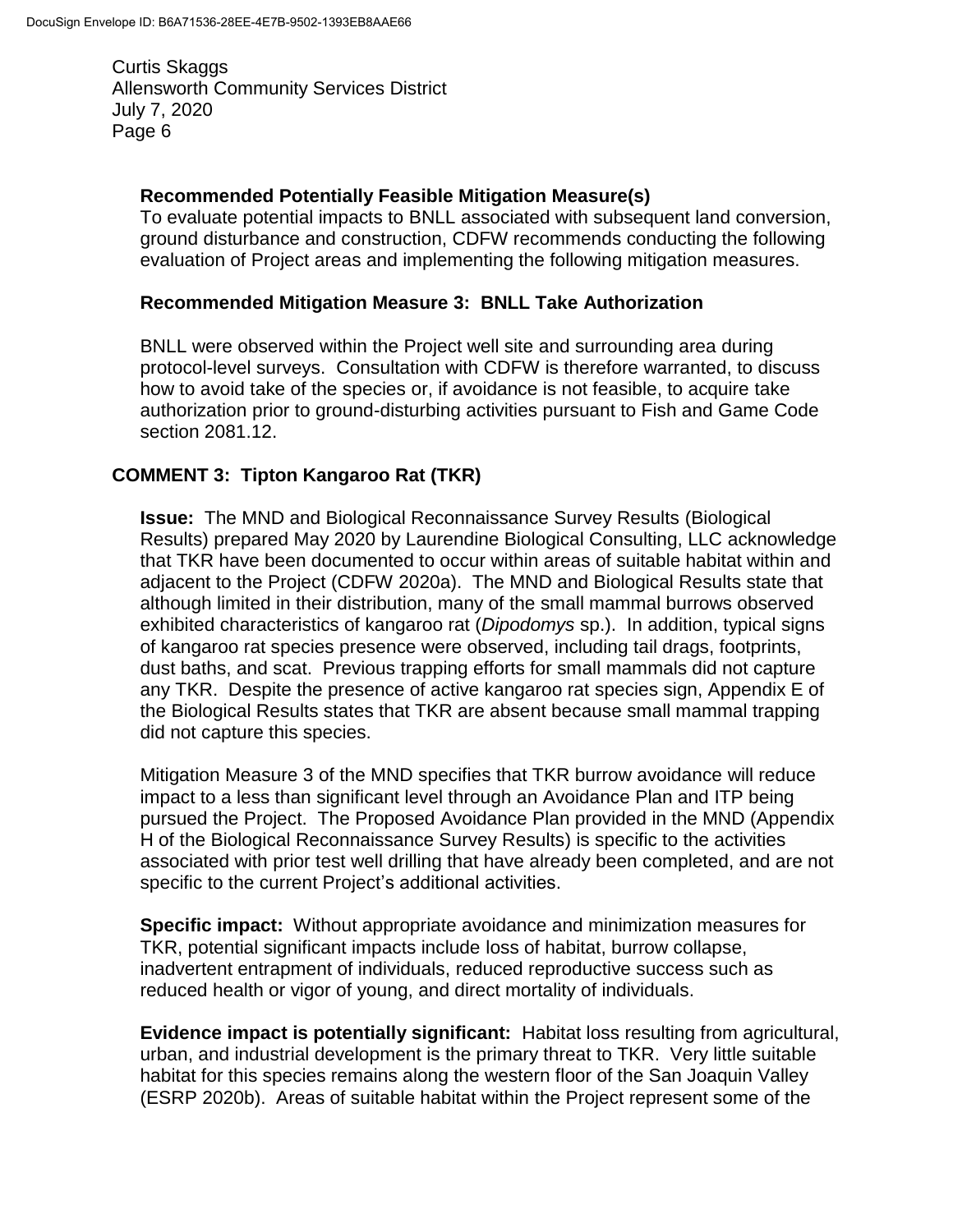only remaining undeveloped land in the vicinity, which is otherwise intensively managed for agriculture. As a result, ground-disturbing activities within the Project may have the potential to significantly impact local populations of TKR.

### **Recommended Potentially Feasible Mitigation Measure(s)**

Prior habitat assessments for the Project site have determined that suitable habitat for TKR is present. Given the probability for TKR to occupy the Project site, CDFW recommends conducting the following evaluation of Project areas and implementing the following mitigation measures.

# **Recommended Mitigation Measure 4: TKR Avoidance**

Where suitable habitat is present, CDFW advises transect surveys to identify suitable burrow entrances, and maintenance of a 50-foot minimum no-disturbance buffer around each small mammal burrow entrance of suitable size for TKR use.

## **Recommended Mitigation Measure 5: TKR Take Authorization**

If burrow avoidance is not feasible, then consultation with CDFW is warranted to discuss how to avoid take or, if avoidance is not feasible, to acquire an ITP prior to ground-disturbing activities, pursuant to Fish and Game Code section 2081 subdivision (b).

#### **COMMENT 4: Swainson's Hawk (SWHA)**

**Issue:** SWHA have been documented within the Project area. Review of recent aerial imagery indicates that trees, including landscape trees, capable of supporting nesting SWHA within the Project vicinity. In addition, grassland and agricultural land in the surrounding area provide suitable foraging habitat for SWHA, increasing the likelihood of SWHA occurrence within the vicinity.

The MND and Section 4.3.7 of the Biological Results specifies a minimum 150-foot to maximum 500-foot no-disturbance buffer around active raptor nests, including SWHA nests. The MND analysis does not explain why a no-disturbance buffer size of 150-feet to 500-feet was determined adequate to avoid significant impacts, including but not limited to take, as a result of Project implementation.

**Specific impact:** Without appropriate avoidance and minimization measures for SWHA, potential significant impacts associated with Project activities include loss of forging and/or nesting habitat, nest abandonment, reduced reproductive success, and reduced health and vigor of eggs and/or young.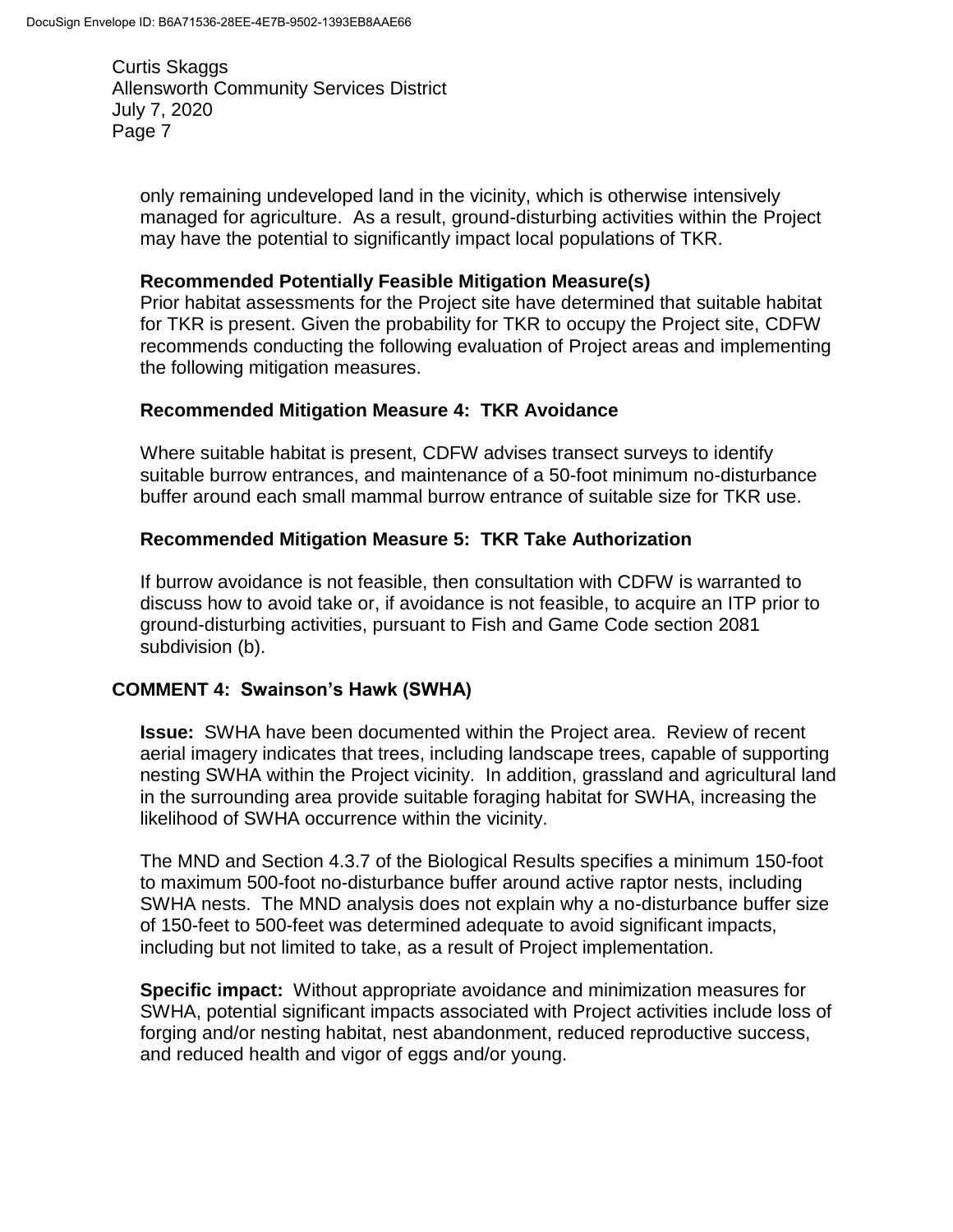**Evidence impact would be significant:** Lack of suitable nesting habitat in the San Joaquin Valley limits the local distribution and abundance of SWHA (CDFW 2016). The trees within the Project represent some of the only remaining suitable nesting habitat in the local vicinity. Depending on the timing of construction, activities including noise, vibration, and movement of workers or equipment could affect nests and have the potential to result in nest abandonment, significantly impacting local nesting SWHA. In addition, agricultural cropping patterns can directly influence distribution and abundance of SWHA. For example, SWHA can forage in grasslands, pasture, hay crops, and low growing irrigated crops; however, other agricultural crops such as orchards and vineyards are incompatible with SWHA foraging (Estep 2009, Swolgaard et al. 2008).

## **Recommended Potentially Feasible Mitigation Measure(s)**

To evaluate potential impacts to SWHA associated with subsequent development, CDFW recommends conducting the following evaluation of Project areas and implementing the following mitigation measures.

## **Recommended Mitigation Measure 6: Focused SWHA Surveys**

To evaluate potential Project-related impacts, CDFW recommends that a qualified wildlife biologist conduct surveys for nesting SWHA following the survey methodology developed by the SWHA Technical Advisory Committee (SWHA TAC 2000) prior to Project initiation. SWHA detection during protocol-level surveys warrants consultation with CDFW to discuss how to implement Project activities and avoid take.

#### **Recommended Mitigation Measure 7: SWHA Avoidance**

CDFW recommends that if Project-specific activities will take place during the SWHA nesting season (i.e., March 1 through August 31), and active SWHA nests are present, a minimum ½-mile no-disturbance buffer be delineated and maintained around each nest, regardless if when it was detected by surveys or incidentally, until the breeding season has ended or until a qualified biologist has determined that the birds have fledged and are no longer reliant upon the nest or parental care for survival, to prevent nest abandonment and other take of SWHA as a result of Project activities.

#### **Recommended Mitigation Measure 8: Tree Removal**

CDFW recommends that the removal of known raptor nest trees, even outside of the nesting season, be replaced with an appropriate native tree species planting at a ratio of 3:1 at or near the Project area or in another area that will be protected in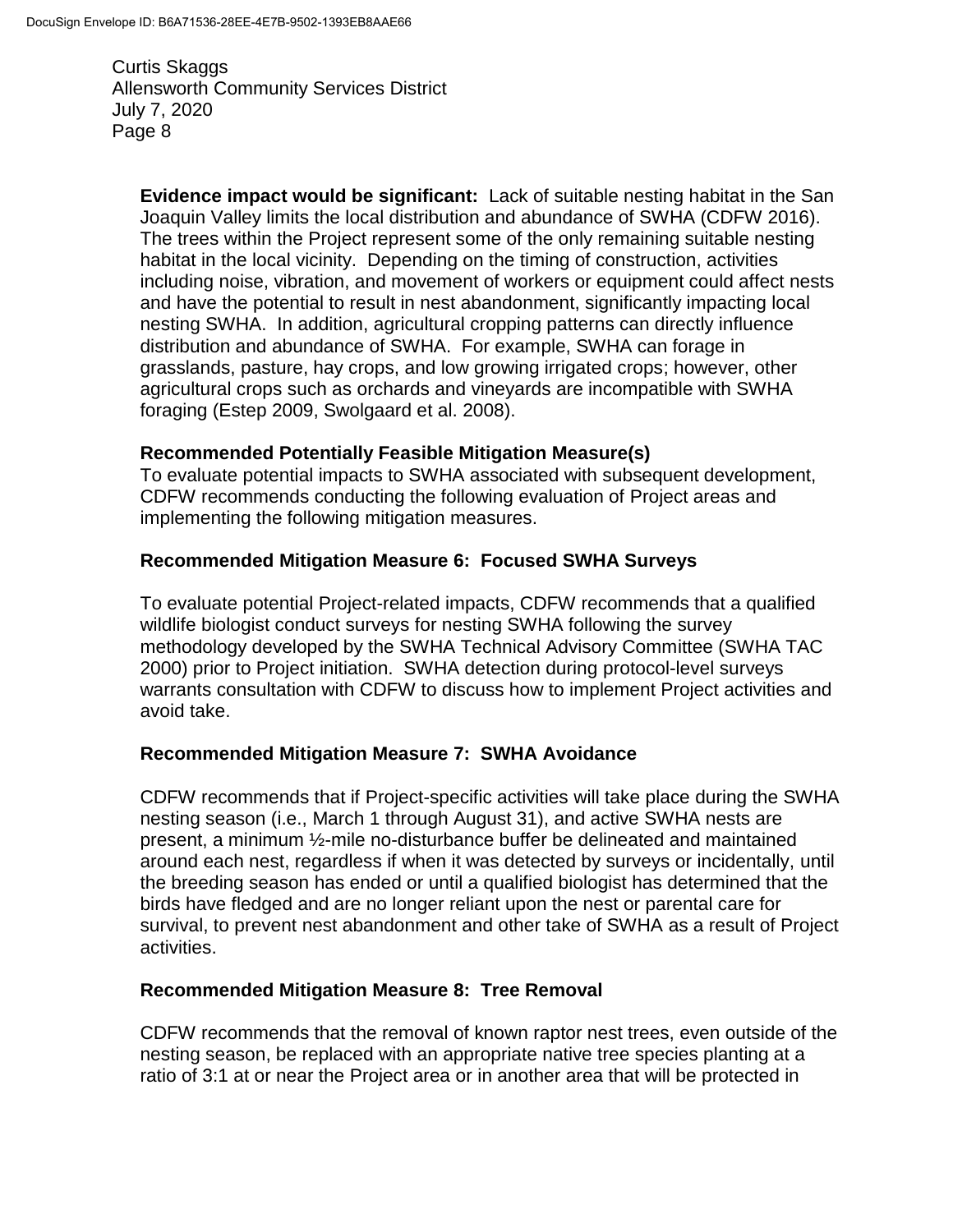perpetuity. This mitigation would offset the local and temporal impacts of nesting habitat loss.

#### **Recommended Mitigation Measure 9: SWHA Take Authorization**

If SWHA are detected and a ½-mile no-disturbance nest buffer is not feasible, consultation with CDFW is warranted to determine if the Project can avoid take. If SWHA take cannot be avoided, issuance of an ITP prior to Project activities is warranted to comply with CESA

#### **COMMENT 5: Special-status Plants**

**Issue:** Special-status plant species meeting the definition of rare or endangered under CEQA section 15380 are known to occur within the Project and surrounding area. Alkali mariposa lily, recurved larkspur, heartscale and bitterscale have been documented within the Project vicinity. Potential habitat was documented in the Project area for California jewelflower, San Joaquin woollythreads, and Kern mallow. The MND and Section 3.2.1 of the Biological Results state that the botanical field survey was not conducted during the optimal blooming period for annual specialstatus plant species.

**Specific impact:** Without appropriate avoidance and minimization measures for special-status plants, potential significant impacts associated with subsequent construction include loss of habitat, loss or reduction of productivity, and direct mortality.

**Evidence impact would be significant:** San Joaquin woollythreads, Kern mallow, recurved larkspur, California jewelflower, and many other special-status plant species are threatened by grazing and agricultural, urban, and energy development. Many historical occurrences of these species are presumed extirpated (CNPS 2019). Though new populations have recently been discovered, impacts to existing populations have the potential to significantly impact populations of plant species.

#### **Recommended Potentially Feasible Mitigation Measure(s)**

To evaluate potential impacts to special-status plants associated with subsequent development, CDFW recommends conducting the following evaluation of Project areas and implementing the following mitigation measures.

#### **Recommended Mitigation Measure 10: Special-Status Plant Surveys**

CDFW recommends that individual Project sites be surveyed for special-status plants by a qualified botanist following the "Protocols for Surveying and Evaluating Impacts to Special Status Native Plant Populations and Natural Communities"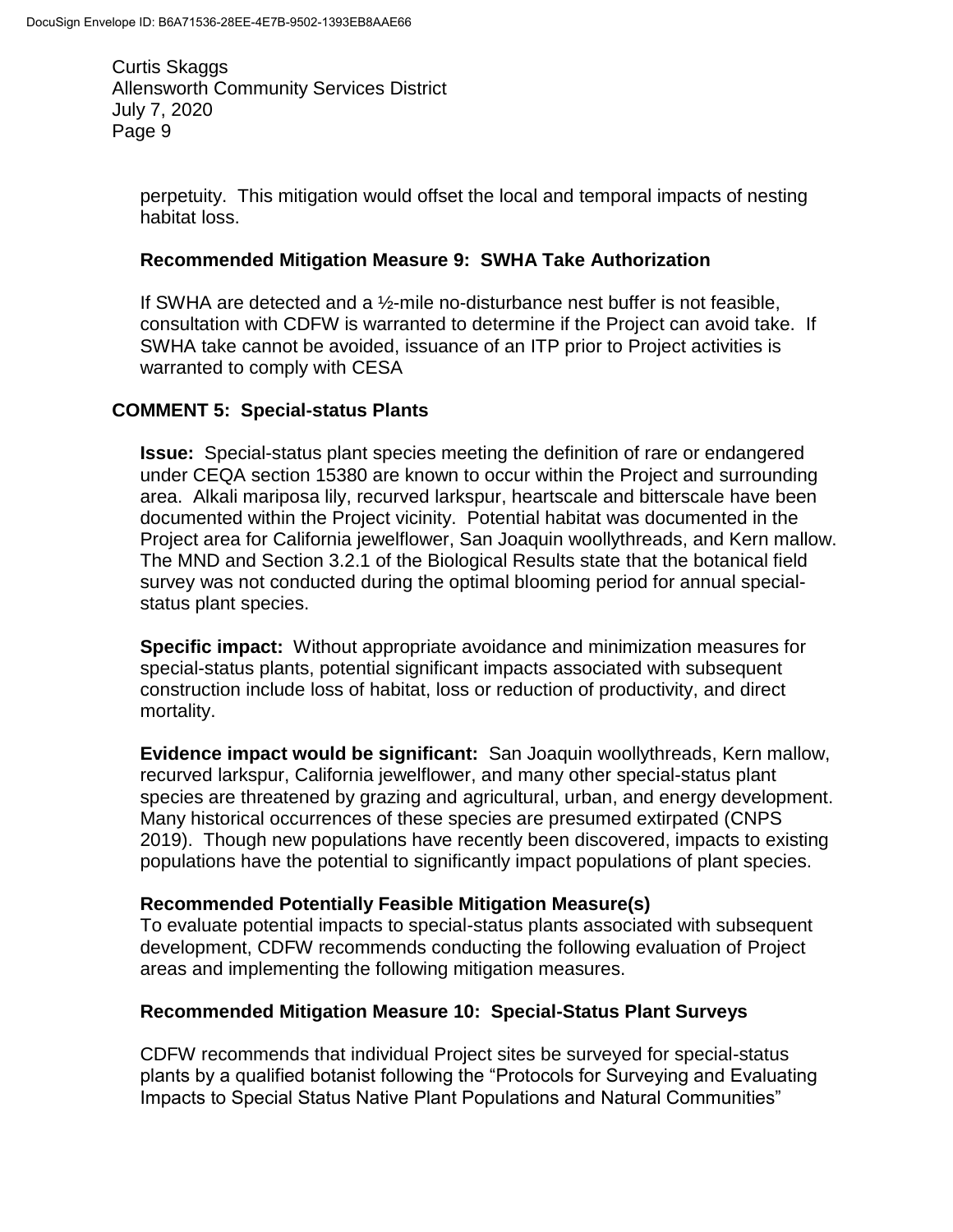(CDFG 2018). This protocol, which is intended to maximize detectability, includes the identification of reference populations to facilitate the likelihood of field investigations occurring during the appropriate floristic period.

#### **Recommended Mitigation Measure 11: Special-Status Plant Avoidance**

CDFW recommends that special-status plant species be avoided whenever possible by delineating and observing a no-disturbance buffer of at least 50 feet from the outer edge of the plant population(s) or specific habitat type(s) required by special-status plant species. If buffers cannot be maintained, then consultation with CDFW may be warranted to determine appropriate minimization and mitigation measures for impacts to special-status plant species.

#### **Recommended Mitigation Measure 12: Listed Plant Species Take Authorization**

If any State-listed plant species is identified during botanical surveys, consultation with CDFW is warranted to determine if the Project can avoid take. If take cannot be avoided, take authorization is warranted. Take authorization would occur through issuance of an ITP, pursuant to Fish and Game Code section 2081 subdivision (b).

#### **COMMENT 6: Burrowing Owl (BUOW)**

**Issue:** BUOW occur within and in the vicinity of the Project (CDFW 2020). BUOW inhabit open grassland containing small mammal burrows, a requisite habitat feature used by BUOW for nesting and cover. Habitat both within and surrounding the Project supports grassland habitat. Therefore, there is potential for BUOW to occupy or colonize the Project.

The MND and Section 4.3.7 of the Biological Results specify a minimum 150-foot to maximum 500-foot no-disturbance buffer around active raptor nests, including BUOW burrows, without providing the basis of why those no-disturbance buffers were determined adequate to avoid significant impacts, including but not limited to take, as a result of Project implementation.

**Specific impact:** Potentially significant direct impacts associated with subsequent activities and land conversion include habitat loss, burrow collapse, inadvertent entrapment, nest abandonment, reduced reproductive success, reduction in health and vigor of eggs and/or young, and direct mortality of individuals.

**Evidence impact is potentially significant:** BUOW rely on burrow habitat year-round for their survival and reproduction. Habitat loss and degradation are considered the greatest threats to BUOW in California's Central Valley (Gervais et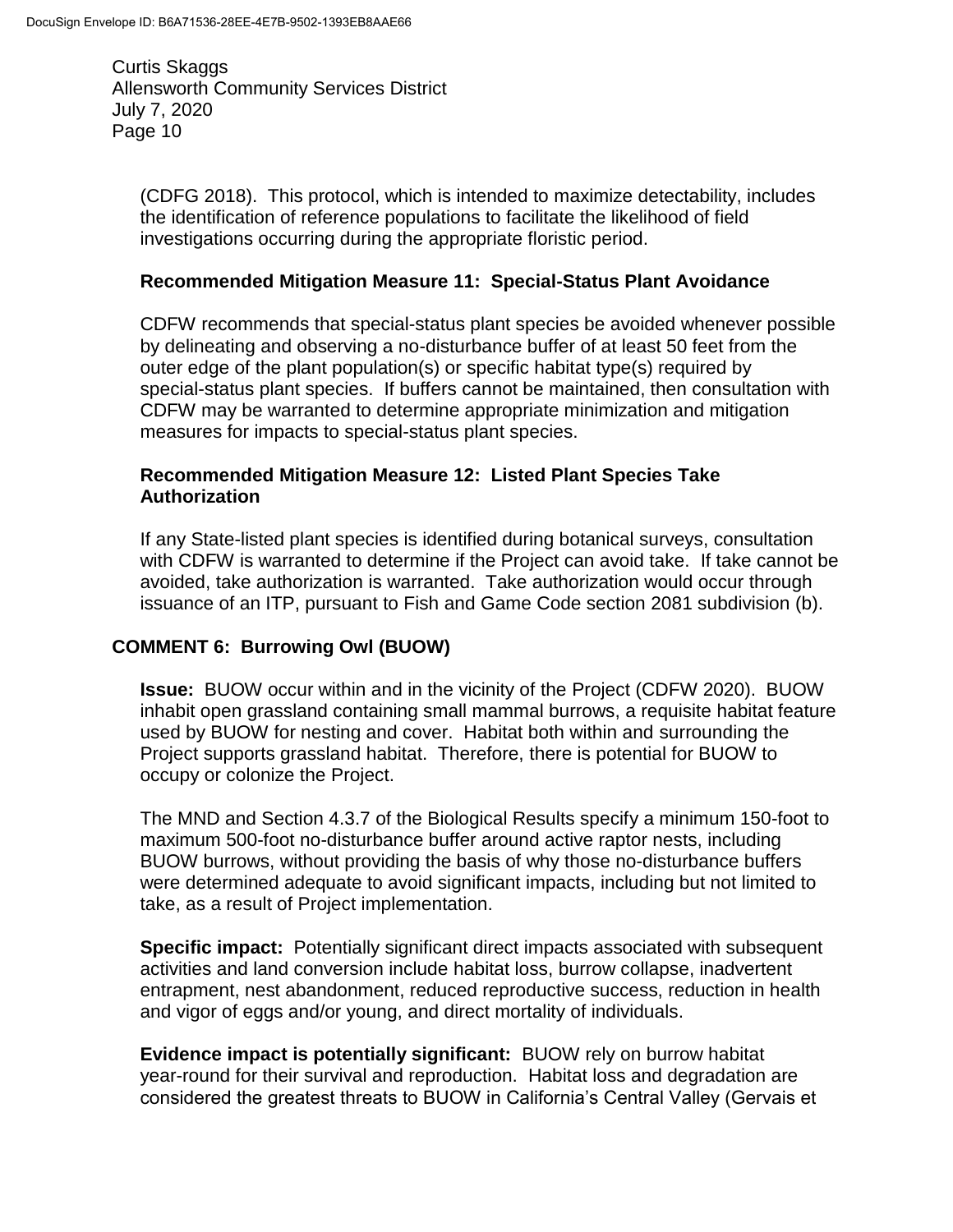al. 2008). The Project and surrounding area contain remnant undeveloped land but is otherwise intensively managed for agriculture; therefore, subsequent ground-disturbing activities associated with subsequent constructions have the potential to significantly impact local BUOW populations. In addition, and as described in CDFW's "Staff Report on Burrowing Owl Mitigation" (CDFG 2012), excluding and/or evicting BUOW from their burrows is considered a potentially significant impact under CEQA.

## **Recommended Potentially Feasible Mitigation Measure(s) (Regarding Environmental Setting and Related Impact)**

To evaluate potential impacts to BUOW associated with subsequent development, CDFW recommends conducting the following evaluation of Project areas and implementing the following mitigation measures.

# **Recommended Mitigation Measure 13: BUOW Habitat Assessment**

CDFW recommends that a qualified biologist conduct a habitat assessment in advance of Project implementation, to determine if the Project area or its vicinity contains suitable habitat for BUOW.

## **Recommended Mitigation Measure 14: BUOW Surveys**

Where suitable habitat is present on or in the vicinity of the Project area, CDFW recommends assessing presence or absence of BUOW by having a qualified biologist conduct surveys following the California Burrowing Owl Consortium's "Burrowing Owl Survey Protocol and Mitigation Guidelines" (CBOC 1993) and CDFW's "Staff Report on Burrowing Owl Mitigation" (CDFG 2012). Specifically, CBOC and CDFW's Staff Report suggest three or more surveillance surveys conducted during daylight with each visit occurring at least three weeks apart during the peak breeding season (i.e., April 15 to July 15), when BUOW are most detectable. In addition, CDFW advises that surveys include a minimum 500-foot buffer area around the Project area.

# **Recommended Mitigation Measure 15: BUOW Avoidance**

CDFG (2012) recommends that no-disturbance buffers be implemented prior to and during any ground-disturbing activities; specifically, it recommends that impacts to occupied burrows be avoided in accordance with the following table unless a qualified biologist approved by CDFW verifies through non-invasive methods that either: 1) the birds have not begun egg laying and incubation; or 2) that juveniles from the occupied burrows are foraging independently and are capable of independent survival.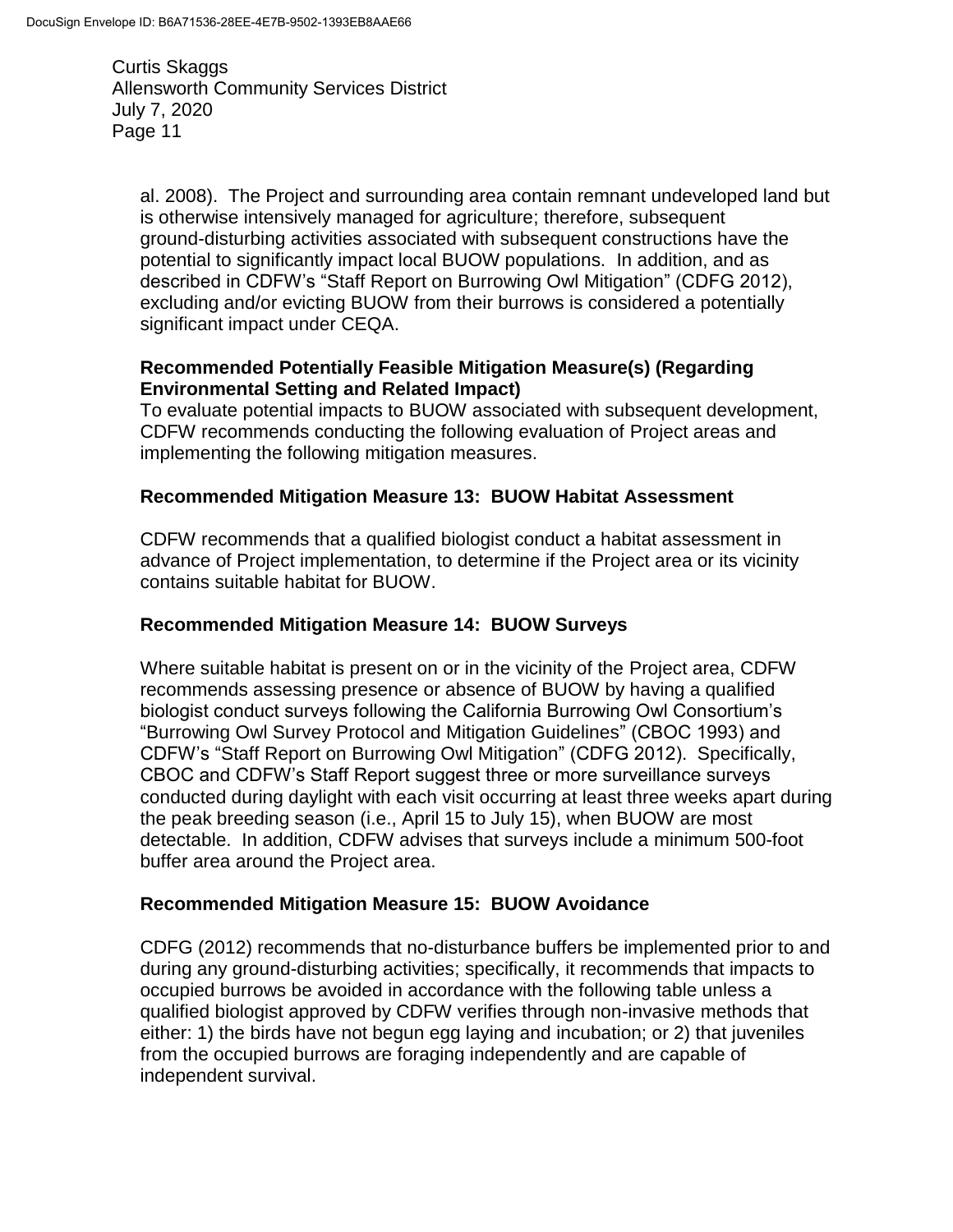| Location      | Time of Year   | Level of Disturbance |       |       |
|---------------|----------------|----------------------|-------|-------|
|               |                | Low                  | Med   | High  |
| Nesting sites | April 1-Aug 15 | $200 \; \text{m}^*$  | 500 m | 500 m |
| Nesting sites | Aug 16-Oct 15  | 200 m                | 200 m | 500 m |
| Nesting sites | Oct 16-Mar 31  | 50 m                 | 100 m | 500 m |

 $*$  meters  $(m)$ 

#### **Recommended Mitigation Measure 16: BUOW Passive Relocation and Mitigation**

If BUOW are found within these recommended buffers and avoidance is not possible, CDFG (2012) notes that excluding birds from burrows is not a take avoidance, minimization, or mitigation method and is instead considered a potentially significant impact under CEQA. If it is necessary for Project implementation, CDFW recommends that burrow exclusion be conducted by qualified biologists and only during the non-breeding season, before breeding behavior is exhibited and after the burrow is confirmed empty through non-invasive methods, such as surveillance. CDFW recommends replacement of occupied burrows with artificial burrows at a ratio of one burrow collapsed to one artificial burrow constructed (1:1) to mitigate for evicting BUOW and the loss of burrows. BUOW may attempt to colonize or re-colonize an area that will be impacted; thus, CDFW recommends ongoing surveillance at a rate that is sufficient to detect BUOW if they return.

#### **COMMENT 7: Other State Species of Special Concern**

**Issue:** Tulare grasshopper mouse*,* San Joaquin coachwhip, western spadefoot, coast horned lizard, California horned lark, loggerhead shrike, and American badger can inhabit grassland and upland scrub habitats (Shuford and Gardali 2008, Thomson et al. 2016). All the species mentioned above have been documented to occur in the vicinity of the Project site, which supports requisite habitat elements for these species (CDFW 2020).

**Specific impact:** Without appropriate avoidance and minimization measures for these species, potentially significant impacts associated with ground disturbance include habitat loss, nest/den/burrow abandonment, which may result in reduced health or vigor of eggs and/or young, and direct mortality.

**Evidence impact is potentially significant:** Habitat loss threatens all of the species mentioned above (Shuford and Gardali 2008, Thomson et al. 2016). Habitat within and adjacent to the Project represents some of the only remaining undeveloped land in the vicinity, which is otherwise intensively managed for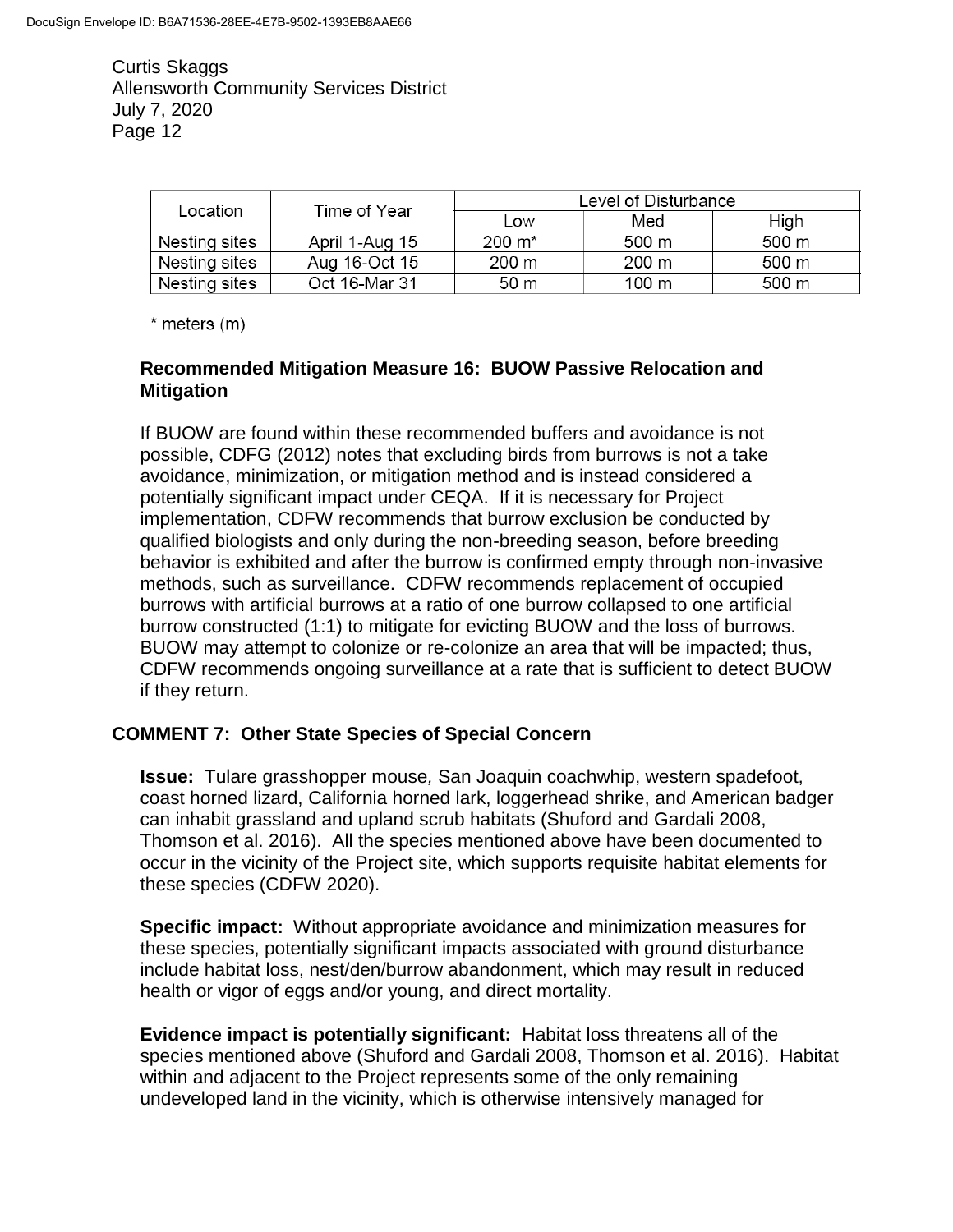agriculture. As a result, ground-and vegetation-disturbing activities associated with development of the Project have the potential to significantly impact local populations of these species.

#### **Recommended Mitigation Measure 17: Species of Special Concern Avoidance**

Avoidance whenever possible is encouraged via delineation and observance a 50-foot no-disturbance buffer around dens of mammals like the American badger as well as the entrances of burrows that can provide refuge for small mammals, reptiles, and amphibians.

#### **Editorial Comments and/or Suggestions**

**Federally Listed Species:** CDFW recommends consulting with USFWS regarding potential impacts to federally listed species including but not limited to SJKF, BNLL, TKR, Kern mallow, California jewelflower, and San Joaquin woollythreads. Take under the Federal Endangered Species Act (FESA) is more broadly defined than CESA; take under FESA also includes significant habitat modification or degradation that could result in death or injury to a listed species by interfering with essential behavioral patterns such as breeding, foraging, or nesting. Consultation with the USFWS in order to comply with FESA is advised well in advance of any Project activities.

**Nesting Birds:** CDFW has jurisdiction over actions with potential to result in the disturbance or destruction of active nest sites or the unauthorized take of birds. Fish and Game Code sections that protect birds, their eggs and nests include sections 3503 (regarding unlawful take, possession or needless destruction of the nest or eggs of any bird), 3503.5 (regarding the take, possession or destruction of any birds-of-prey or their nests or eggs), and 3513 (regarding unlawful take of any migratory nongame bird).

CDFW encourages Project implementation to occur during the bird non-nesting season; however, if Project activities must occur during the breeding season (i.e., February through mid-September), the Project applicant is responsible for ensuring that implementation of the Project does not result in violation of the Migratory Bird Treaty Act or relevant Fish and Game Codes as referenced above.

To evaluate Project-related impacts on nesting birds, CDFW recommends that a qualified wildlife biologist conduct pre-activity surveys for active nests no more than 10 days prior to the start of ground disturbance to maximize the probability that nests that could potentially be impacted by the Project are detected. CDFW also recommends that surveys cover a sufficient area around the work site to identify nests and determine their status. A sufficient area means any area potentially affected by the Project. In addition to direct impacts (i.e., nest destruction), noise, vibration, and movement of workers or equipment could also affect nests. Prior to initiation of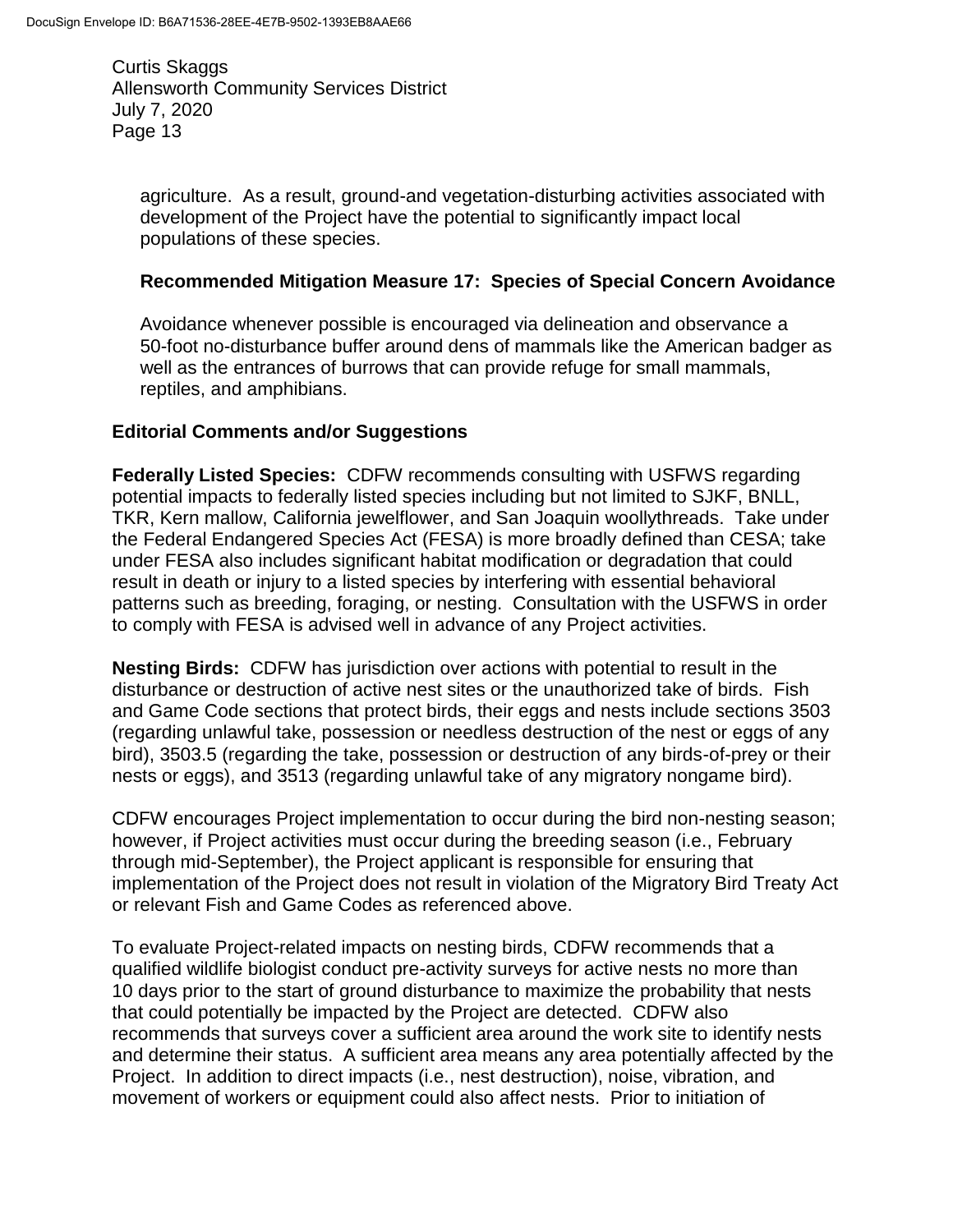construction activities, CDFW recommends that a qualified biologist conduct a survey to establish a behavioral baseline of all identified nests. Once construction begins, CDFW recommends that a qualified biologist continuously monitor nests to detect behavioral changes resulting from the project. If behavioral changes occur, CDFW recommends that the work causing that change cease and CDFW be consulted for additional avoidance and minimization measures.

If continuous monitoring of identified nests by a qualified wildlife biologist is not feasible, CDFW recommends a minimum no-disturbance buffer of 250 feet around active nests of non-listed bird species and a 500-foot no-disturbance buffer around active nests of non-listed raptors. These buffers are advised to remain in place until the breeding season has ended or until a qualified biologist has determined that the birds have fledged and are no longer reliant upon the nest or parental care for survival. Variance from these no-disturbance buffers is possible when there is compelling biological or ecological reason to do so, such as when the construction area would be concealed from a nest site by topography. CDFW recommends that a qualified wildlife biologist advise and support any variance from these buffers and notify CDFW in advance of implementing a variance.

# **ENVIRONMENTAL DATA**

CEQA requires that information developed in environmental impact reports and negative declarations be incorporated into a database, which may be used to make subsequent or supplemental environmental determinations (Pub. Resources Code, § 21003, subd. (e)). Accordingly, please report any special-status species and natural communities detected during Project surveys to the CNDDB. The CNDDB field survey form can be found at the following link:

http://www.dfg.ca.gov/biogeodata/cnddb/pdfs/CNDDB\_FieldSurveyForm.pdf. The completed form can be mailed electronically to CNDDB at the following email address: CNDDB@wildlife.ca.gov. The types of information reported to CNDDB can be found at the following link: http://www.dfg.ca.gov/biogeodata/cnddb/plants\_and\_animals.asp.

# **FILING FEES**

The Project, as proposed, would have an impact on fish and/or wildlife, and assessment of filing fees is necessary. Fees are payable upon filing of the Notice of Determination by the Lead Agency and serve to help defray the cost of environmental review by CDFW. Payment of the fee is required in order for the underlying project approval to be operative, vested, and final (Cal. Code Regs, tit. 14, § 753.5; Fish & G. Code, § 711.4; Pub. Resources Code, § 21089).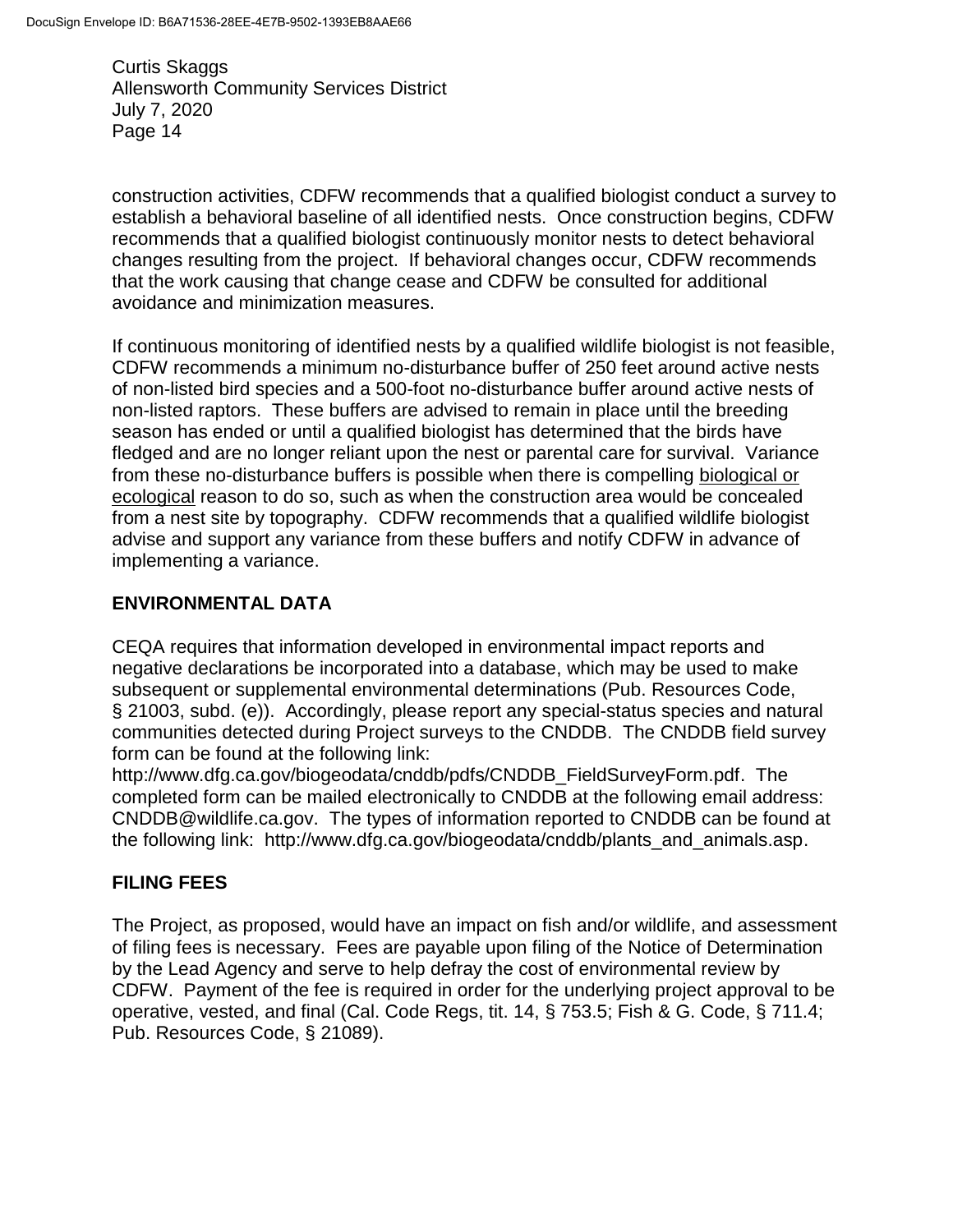# **CONCLUSION**

CDFW appreciates the opportunity to comment on the MND to assist ACSD in identifying and mitigating Project impacts on biological resources.

If you have questions regarding these comments, please contact Annette Tenneboe, Senior Environmental Scientist (Specialist), at the address on this letterhead, by phone at (559) 243-4014 extension 231, or by email at **Annette.Tenneboe@wildlife.ca.gov.** 

Sincerely,

-DocuSigned by: Julie Vance

-FA83F09FE08945A... Julie A. Vance Regional Manager

Attachment

ec: Office of Planning and Research State Clearinghouse state.clearinghouse.opr.ca.gov

> Craig Bailey Linda Connolly Annee Ferranti Annette Tenneboe California Department of Fish and Wildlife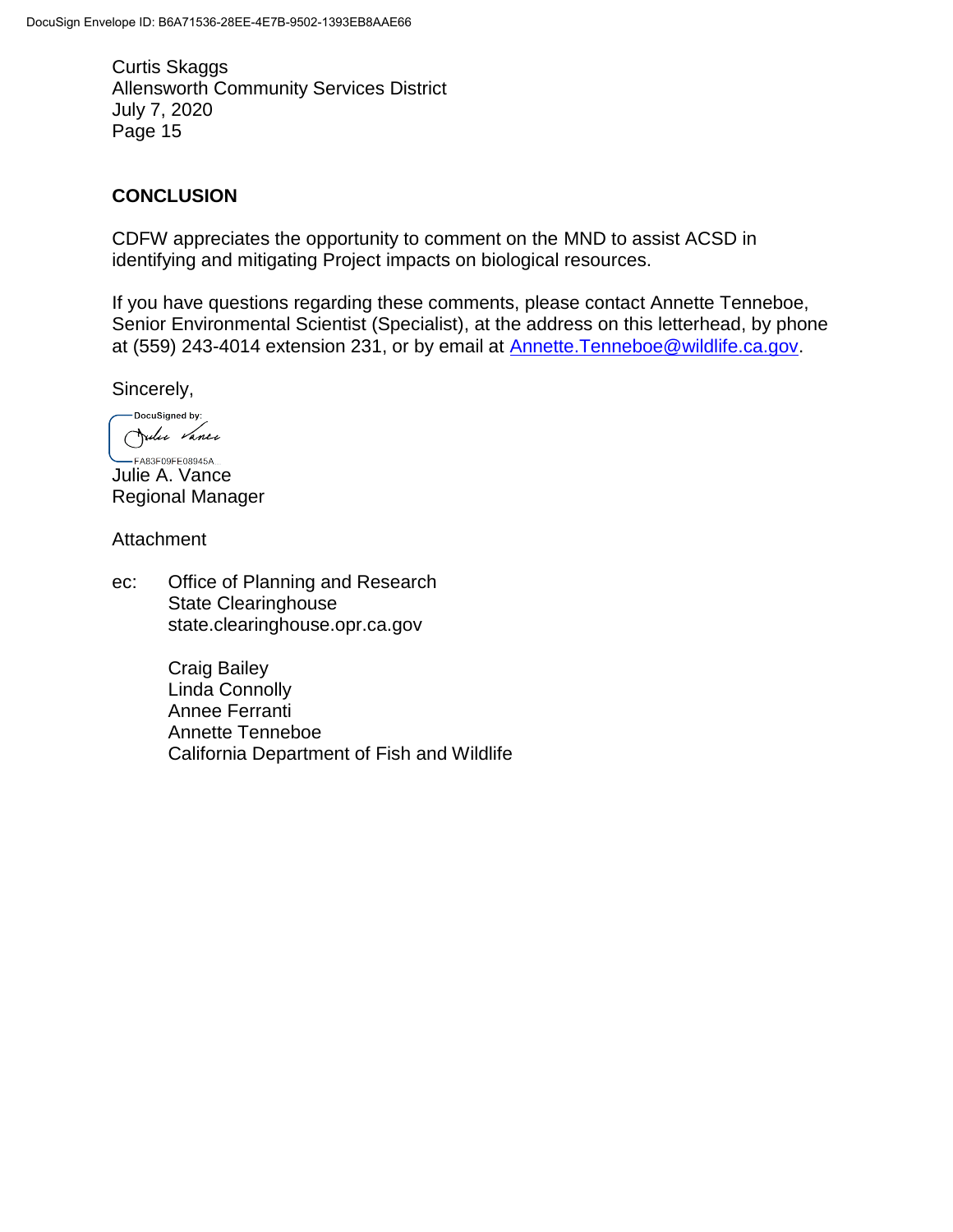### **REFERENCES**

- California Burrowing Owl Consortium (CBOC). 1993. Burrowing owl survey protocol and mitigation guidelines. Pages 171-177 *in* Lincer, J. L. and K. Steenhof (editors). 1993. The burrowing owl, its biology and management. Raptor Research Report Number 9.
- CDFG. 2012. Staff Report on Burrowing Owl Mitigation. California Department of Fish and Game. March 7, 2012.
- CDFW. 2016. Status Review on Swainson's Hawk (*Buteo swainsoni*) in California. California Department of Fish and Wildlife. April 11, 2016.
- CDFW. 2020. Biogeographic Information and Observation System (BIOS). https://www.wildlife.ca.gov/Data/BIOS. Accessed June 26, 2020.
- CDFW. 2018. Protocols for Surveying and Evaluating Impacts to Special Status Native Plant Populations and Sensitive Natural Communities. California Department of Fish and Wildlife. March 20, 2018.
- California Native Plant Society (CNPS). 2019. Inventory of Rare and Endangered Plants of California (online edition, v8-03 0.39). Website http://www.rareplants.cnps.org. May 1, 2020.
- Cypher, B. and N. Frost. 1999. Condition of San Joaquin kit foxes in urban and exurban habitats. Journal of Wildlife Management 63: 930-938.
- Cypher, B.L., S.E. Phillips, and P.A. Kelly. 2013. Quantity and distribution of suitable habitat for endangered San Joaquin kit foxes: conservation implications. Canid Biology & Conservation 16(7): 25-31. http://www.canids.org/CBC/16/San\_Joaquin\_kit\_fox\_habitat\_suitability.pdf
- Endangered Species Recovery Program (ESRP). 2020a. Blunt-nosed leopard lizard. http://esrp.csustan.edu/speciesprofiles/profile.php?sp=gasi. Accessed May 1, 2020.
- ESRP. 2020b. Tipton kangaroo rat. https://esrp.csustan.edu/speciesprofiles/profile.php?sp=dinin. Accessed May 1, 2020.
- Estep, J. 2009. The influence of vegetation structure on Swainson's hawk (*Buteo swainsoni*) foraging habitat suitability in Yolo County, California. Prepared for the Yolo Natural Heritage Program, Woodland, CA.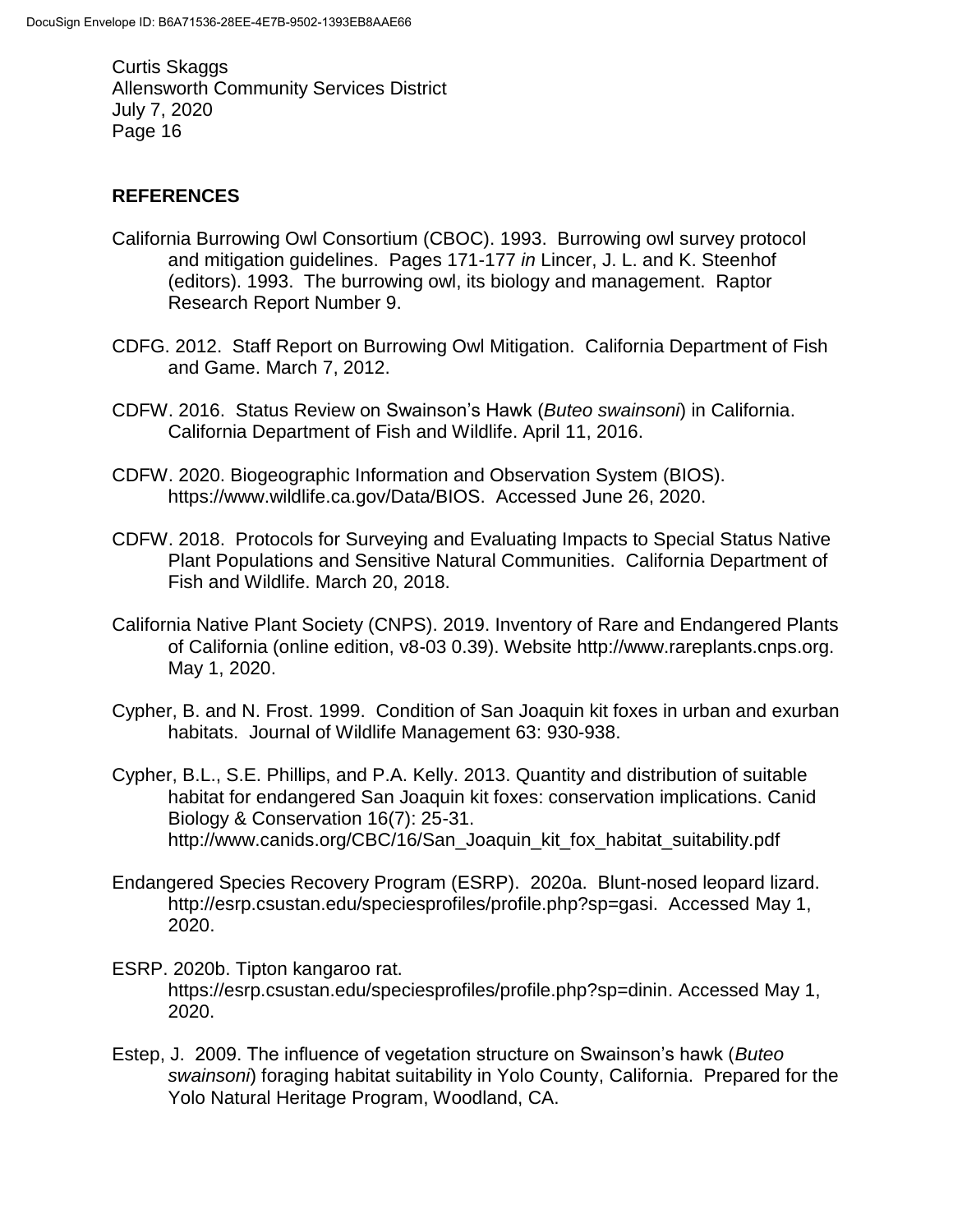- Gervais, J. A., D. K. Rosenberg, and L. A. Comrack. 2008. Burrowing Owl (*Athene cunicularia*) *In* California Bird Species of Special Concern: A ranked assessment of species, subspecies, and distinct populations of birds of immediate conservation concern in California (W. D. Shuford and T. Gardali, editors). Studies of Western Birds 1. Western Field Ornithologists, Camarillo, California, and California Department of Fish and Game, Sacramento.
- Shuford, W. D. and T. Gardali (editors). 2008. California Bird Species of Special Concern: A Ranked Assessment of Species, Subspecies, and Distinct Populations of Birds of Immediate Conservation Concern in California. Published by Western Field Ornithologists and California Department of Fish and Game.
- SWHA TAC. 2000. Recommended Timing and Methodology for Swainson's Hawk Nesting Surveys in the Central Valley of California. Swainson's Hawk Technical Advisory Committee. May 31, 2000.
- Swolgaard, C. A., K. A. Reeves, and D. A. Bell. 2008. Foraging by Swainson's hawks in a vineyard-dominated landscape. Journal of Raptor Research 42(3): 188-196.
- Thomson, R. C., A. N. Wright, and H. B. Shaffer. 2016. California Amphibian and Reptile Species of Special Concern. California Department of Fish and Wildlife and University of California Press: 84-92.
- United States Fish and Wildlife Service (USFWS). 1998. Blunt-nosed leopard lizard *In*  Recovery Plan for Upland Species of the San Joaquin Valley, California. Region 1, Portland, OR. 319 pp.
- USFWS. 2011. Standard Recommendations for the Protection of the San Joaquin Kit Fox Prior to or During Ground Disturbance. United States Fish and Wildlife Service. January 2011.